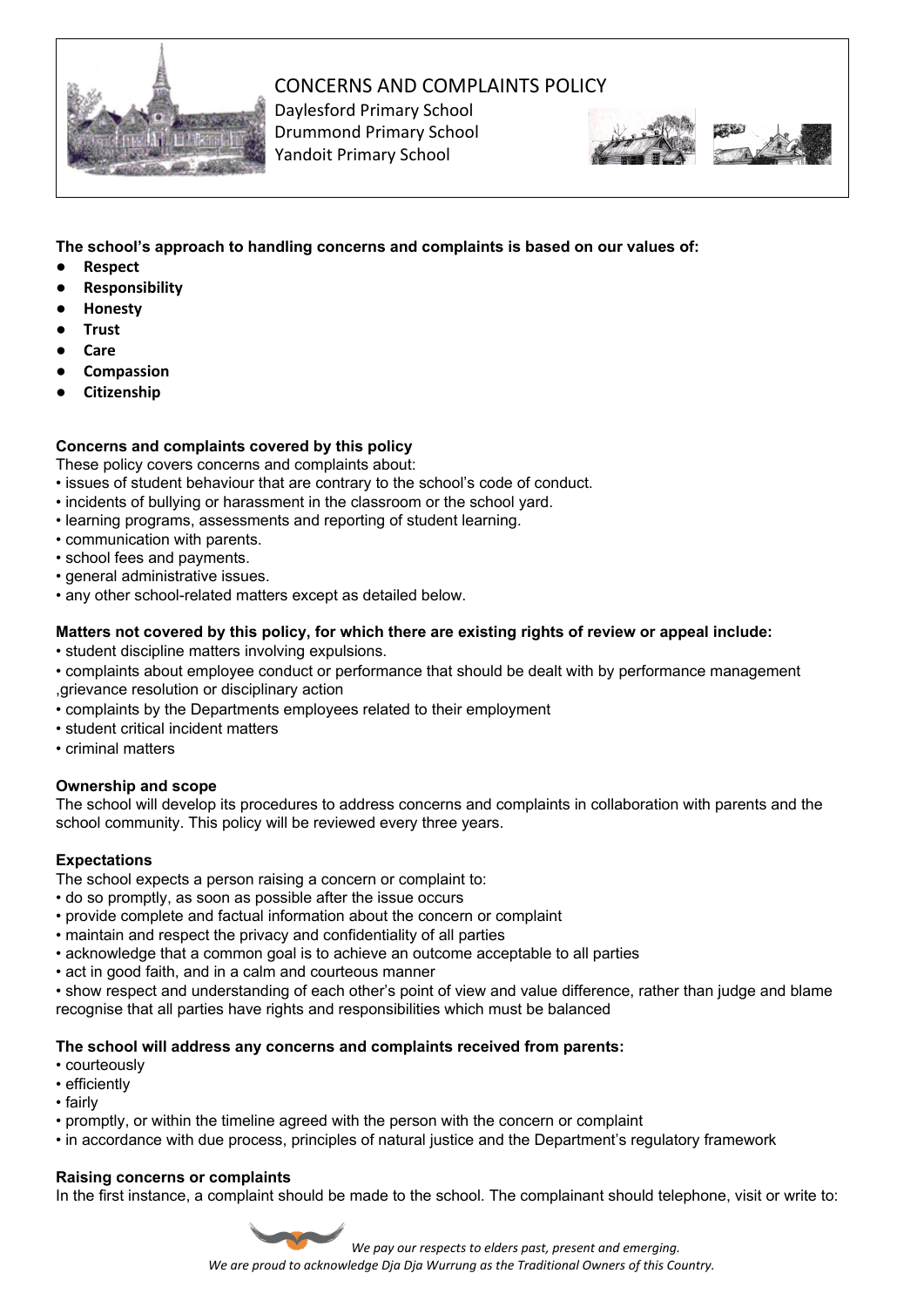- the student's teacher about learning issues and incidents that happened in their class
- the Assistant Principal for issues relating to Student Well-Being
- the Principal about issues relating to staff members, complex student issues, school policy, school management. If you are not sure who to contact, contact the Principal on 53482480

## **Help with raising concerns or complaints**

Parents may refer to the Department's website when considering raising a concern or complaint.

Complainants can seek the services of an advocate when they feel they are unable to express their concern clearly. An advocate can be a friend or someone who is available through an appropriate support organisation who does not receive a fee for service.

All parties involved in addressing a complaint may seek the services of a mediator when there is a difficulty coming to an agreement.

A complainant who wishes to use these support services should ensure the person addressing the concern or complaint is aware of their intention and is in agreement.

## **Managing parent concerns and complaints information**

The school will record the following details of all complaints received, even if the complaint appears to be minor:

•name and contact details of the person with a concern or complaint

- the date the concern was expressed or complaint made
- the form in which the concern or complaint was received (face to face, telephone, e-mail)
- a brief description of the concern or complaint
- details of the school person responding to the concern or complaint
- action taken on the concern or complaint
- any recommendations for future improvement in the school's policy or procedures

However, in the first instance, when the complaint is easily resolved with a telephone call, a brief note in the respondent's diary recording the issue and the resolution may be all that is required.

The person addressing the concern or complaint will be responsible for recording these details.

The complaint records will be kept in the Principal's office.

#### **Addressing concerns or complaints**

All complaints will be acted on within 48 hours by the staff member who receives the complaint. The school will acknowledge all complaints made in writing and will provide the complainant with a timeline for investigating the complaint. Concerns and complaints about general school matters will be addressed by the Principal or a relevant staff member.

The school will make every attempt to resolve a concern or complaint as quickly as possible. If your complaint involves many students and a range of issues, the school will need more time to investigate and resolve it. The school might need to take advice from the Department's regional office which may take more time. The school will tell the complainant the new timeline and the reasons for any delays.

#### **Remedies**

If a concern or complaint is substantiated in whole or part, the school will offer an appropriate remedy. For example, at its discretion and depending on the circumstances, the school might offer:

- an explanation or further information about the issue
- mediation, counselling or other support
- an apology, expression of regret or admission of fault
- to change its decision
- to change its policies, procedures or practices

The school will implement the remedy as soon as practicable.

#### *Referral of concerns or complaints*

If a person with a concern or complaint is not satisfied with the outcome determined by the school, they should contact the Department's regional office.

South Western Regional Office

*109 Armstrong Street North Ballarat Victoria, 3350* Phone 03 5337 8444

The officer from the region will ask the complainant for a complete and factual account in writing of the concern or complaint and the complainant's opinion about why the school did not resolve it to their satisfaction. If the complaint cannot be resolved by the complainant, school and regional office working together, the regional officer may refer it to the Department's Central Office.